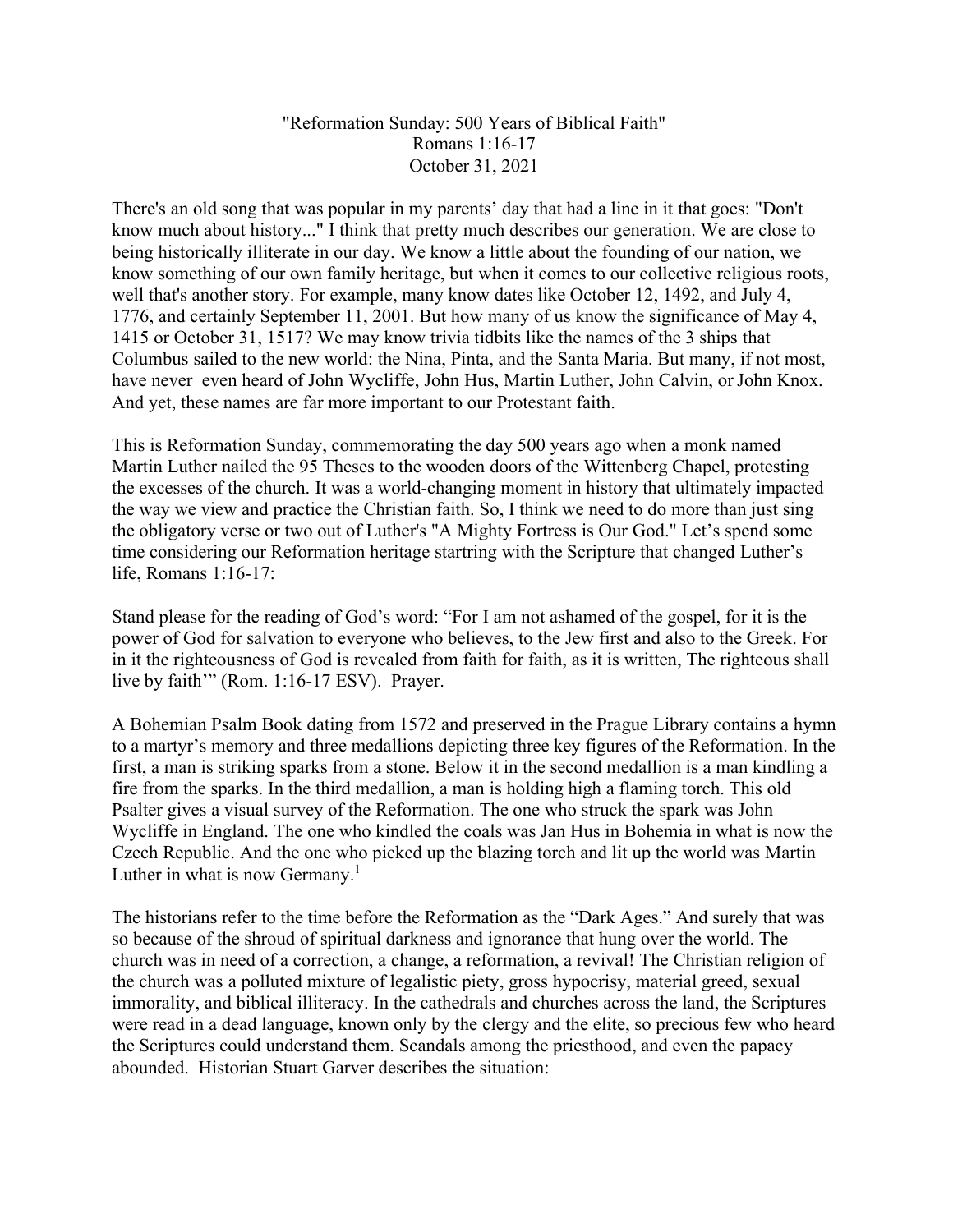"Sunday and Holy Day Masses drew large crowds while priests and friars hawked their relics and indulgences as they mingled with the multitudes in the streets - having no higher motive than to increase the wealth of their already rich monasteries."2

A Spaniard of that time wrote: "I see that we can scarcely get anything from Christ's ministers but for money; at baptism money, at bishoping money, at marriage money, for confession money—no, not extreme unction without money! They will ring no bells without money, no burial in the church without money; so that it seemeth that Paradise is shut up from them that have no money."<sup>3</sup> It was a dark time. And it was in this time that God raised up a man called John from England to strike the spark.

## I. JOHN WYCLIFFE: STRIKING THE SPARK

Today, you open your Bible or pull out your smart phone and open your Bible App and read a passage of Scripture in your language (or any language) John Wycliffe was the one God used to provide you with a Bible that is in your own language. Because if you had lived 600- 700 years ago, you would have needed a university-level education or be in ministry to understand the language of the official version of the Bible: The Latin Vulgate. John Wycliffe was one of the first to *protest* this situation. He was the first of a long line of *protest-ants*, Protestants, of which we are a part.

The future reformer was born about 1324 near the village of Wycliffe, Yorkshire, in the diocese of Durham. He was educated at Oxford, earning a doctor of divinity. He became a towering intellectual force at Oxford, writing some 200 works during the course of his career. For most of his life he was a staunch and orthodox Catholic, but the more he studied Scripture, the more he was grieved at the corruption of the Catholic Church.

There was a papal schism, with rivals claiming to be the legitimate Pope, that happened during Wycliffe's career and had an important bearing on his views of papal authority. Wycliffe discovered that Peter in the New Testament was nothing like the medieval popes with their pomp and worldly power, but a man of humility and true spiritual power. Peter wore no tall hat, no expensive robes, carried no golden staff, and exercised no political power. Wycliffe argued in his pamphlet De Potestate Papae, "that no man should be pope unless he is the son of Christ and of Peter, imitating them in deeds."[i](#page-11-0)

The Bible was a far more trustworthy authority than papal pronouncements or church tradition. Wycliffe held that the Bible is "one perfect word, proceeding from the mouth of God," and is "the basis for every Catholic opinion." Wycliffe also claimed that "All law, all philosophy, all logic and all ethics are in Holy Scripture." Further, to "ignore Scripture is to ignore Christ." [ii](#page-11-1)Indeed, Christ as the foundation of all salvation and sole redeemer of man is the subject of the Bible in all of its parts.<sup>[iii](#page-11-2)</sup> So Wycliffe's approach ran counter to medieval scholasticism, which considered Church tradition as co-equal in authority with Scripture. In fact, many saw the Church as the primary and ultimate authority. As 14<sup>th</sup> century theologian Guido Terreni put it, "the whole authority of Scripture depends upon the Church." However, Wycliffe argued the opposite: "In Holy Scripture is all truth." [iv](#page-11-3)

He was grieved that the Bible and the true Christian faith were so far removed from common people. What was worse is that instead of instructing the people, the priests kept the people in spiritual ignorance. Wycliffe seethed: "They run fast, over land and sea, in great peril of body and soul, to secure rich benefices, but they will not go a mile to preach the Gospel, though men are running to hell for lack of the knowledge of God" (cf. Hos. 4:6; Matt.  $23:15$ ).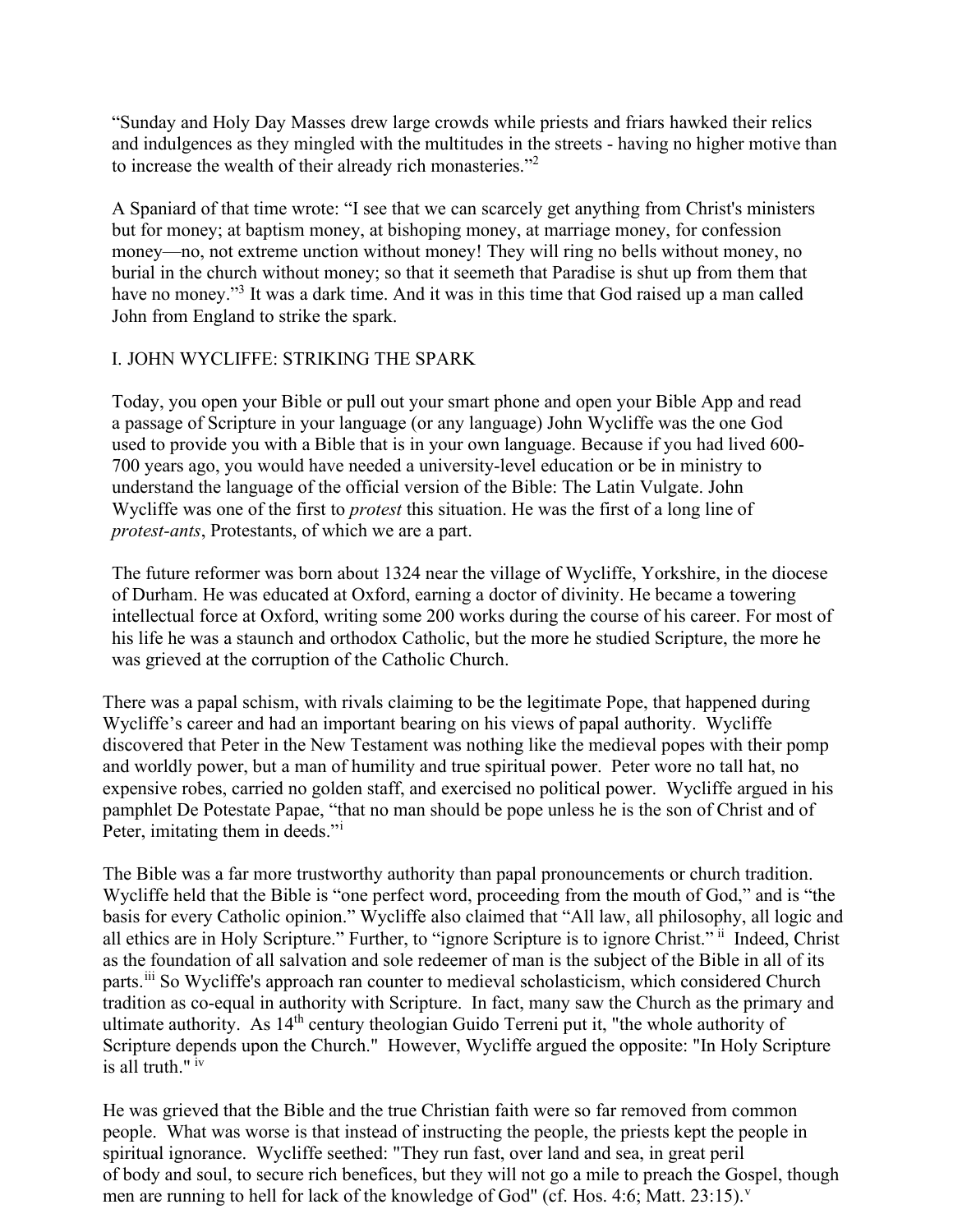As he saw it, the priest's job was to communicate God's Word in a way the people could understand. But, to make matters worse, the Bible was written in the dead language of Latin and often chained to the pulpit. Wycliffe saw the situation as unacceptable: "Would to God that every parish church… had a good Bible and good expositions on the Gospel, and that priests studied them well, and truly taught the Gospel and His commandments to the people! God bring this end to his people."<sup>[vi](#page-11-5)</sup>

The longer Wycliffe served the Lord, the more it dawned on him that nothing would change until the people had God's word in their own language. So Wycliffe decided to do something about it, and he struck the spark of reformation by taking on the enormous task of translating the Latin Vulgate into the English language during the late 1370's and early 80's.

He not only worked alone; he was abused, slandered, hated, and viewed as a heretic. He was stripped of his Professor of Divinity he earned at Oxford University. He was branded: "An instrument of the Devil, enemy of the Church…an Author of Schism."[vii](#page-11-6) But he persevered in this task, fighting against time and death.

This man who had a heart for God and a mind that was exceedingly brilliant, was the first to translate the New Testament into English in 1382. On the flyleaf, are written these immortal words: "The Bible is translated, and shall make possible a government of the people, by the people, and for the people."[viii](#page-11-7) He didn't have the privilege of knowing that some 500 years later on a blood drenched battlefield in a land yet to be discovered, that an American president would use those very words in his Gettysburg Address. These were first the words, not of Abraham Lincoln, but of John Wycliffe, the man who struck the spark.

Although he was discredited, he died a peaceful death, but he was not allowed to rest in peace. Some 30 years after Wycliffe's death, a decision was made at the Council of Constance on May 4, 1415 to officially condemn him as a heretic. Wycliffe's remains were exhumed by Papal command, and the bones of his skeleton were burned to ashes as a public act of condemnation. This from a chronicler of that day:

"They burned his bones to ashes, and cast them into the Swift, a neighboring brook, running hard by. Thus, this brook hath conveyed his ashes into the river Avon. And on into the Severn, and the Severn into the narrow Seas, and they into the mighty ocean. And so the ashes of Wycliffe are the emblem of his doctrines which now are dispersed the world over."<sup>[ix](#page-12-0)</sup>

Yet the burning of his bones, nor the scattering of his ashes in no way silenced his message. By that time the protest-ants were growing in number. And the persecution they faced, instead of discouraging their growth, it only purified and accelerated it. There were a growing number of men and women who were determined to stand alone even if it meant death, and indeed it did. Now the Bible was in the language of the people. Now there was a cause to fight for that was readily understood. And there was a need for someone to kindle the coals of Reformation. And God raised up John Hus as his instrument.

## II. JOHN HUS: KINDLING THE COALS

John Hus was born of Czech parents in 1369 at Husinec in Southern Bohemia (now the Czech Republic). The word "Hus" means goose, and its distinguished bearer often applied the literal meaning to himself. For example, he wrote from the same Council of Constance that condemned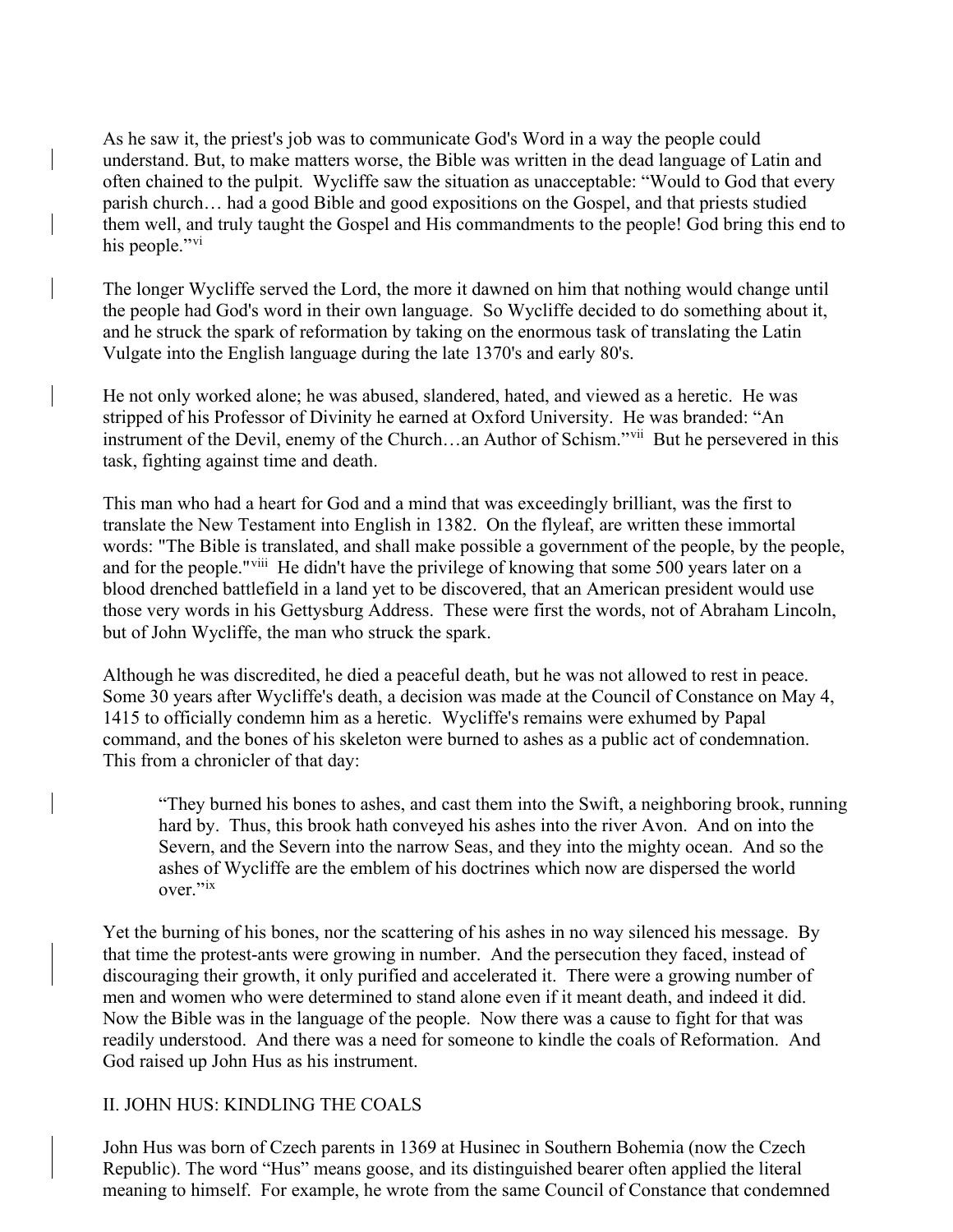Wycliffe, expressing the hope that the Goose might be delivered from prison, and he exhorted the Bohemians, "if they loved the Goose," to secure the king's aid in having him released. His parents were poor and, during his studies in the University of Prague, he supported himself by singing and working manual labor jobs. He graduated with a Bachelor of Arts in 1393, of Divinity a year later, a Masters in 1396, and in 1398 began delivering lectures in the university.

If Wycliffe was the mind of the reformation, Hus was the heart. Hus was sharp but not the scholar Wycliffe was, yet God blessed him with an unmatched authority and eloquence in the pulpit. Hus preached with fiery passion. Hus kindled the coals.

Now Hus was not only a professor at the university, he was also a Roman Catholic priest, ordained in 1402 as Rector at the Chapel of Bethlehem, which was Prague's national church sanctuary. That ancient cathedral seated 3,000 people, and they packed it out every Sunday to hear Hus preach. And he spoke in Czech, in their language, not in Latin, which was the official language of the Church. And there are still those in our day who insist that the "official" Bible is the King James Version, which most Americans cannot read and understand. Strikingly similar situation. That's why we need to know history, so we don't make the same mistakes that the Catholic church made. But Hus got into trouble for preaching in the language of the people.

However, John Hus not only took the heat, he turned up the heat. He spoke of the church being poisoned by greed and materialism. He exposed the scandals and the arrogance of the papacy and the priesthood. And when he was confronted, instead of retreating and recanting, he simply became more determined and more dogmatic. Here's a sample: When Pope John XXIII urged the sale of indulgences (paying to reduce punishment for sin in purgatory and for better "standing" with God), the papal legate went so far as to auction off diocese, deaconships, and parishes. "They were sold," Hus thundered from his Bethlehem pulpit, "to incompetent priests, debauchers and gamblers guilty of scandal, but marvelously skilled in taxing penitents from whom they extorted to enrich themselves quickly."

When he was confronted by representatives from the Pope sent to silence him, Hus said in their presence: "So far as the commands of the Pope agree with the commands and doctrines of the apostles, and are after the rule of the law of Christ, so far I am heartily prepared to render them obedience. But if I see anything in them at variance with this, I will not obey, even if you kindle the fire for the burning of my body before my eyes."[x](#page-12-1)

Well Hus got what he asked for. God used John Hus' message to cause a serious business slump for the Church in Bohemia. The sale of indulgences fell off sharply. Ecclesiastical privileges were openly mocked. And students began to riot on the university campus in protest against the excesses of the Church. The coals were getting hot and were about to burst into flame.

Finally, John Hus was excommunicated, he was "churched," as some might put it. He was ordered to report to the Council of Constance, but was jailed for months and his health was broken. Starved and sick, Hus stood trial and he was given ample opportunity to recant. His crime? Church inquisitors called it Wycliffism. He was guilty of preaching the Bible as the ultimate authority. His defense. Simply this: "If you can show me from the Scriptures my error, I will immediately recant. If you cannot, I will not." They could not. And he did not.

He was publicly declared a heretic, stripped of his pulpit and priesthood, and condemned to die by being burned at the stake. You've heard the saying: "His goose was cooked." Well this is where it came from. Given one last chance to repent, he declared: "God is my witness that the things charged against me I never preached. In the same truth of the Gospel which I have written, taught,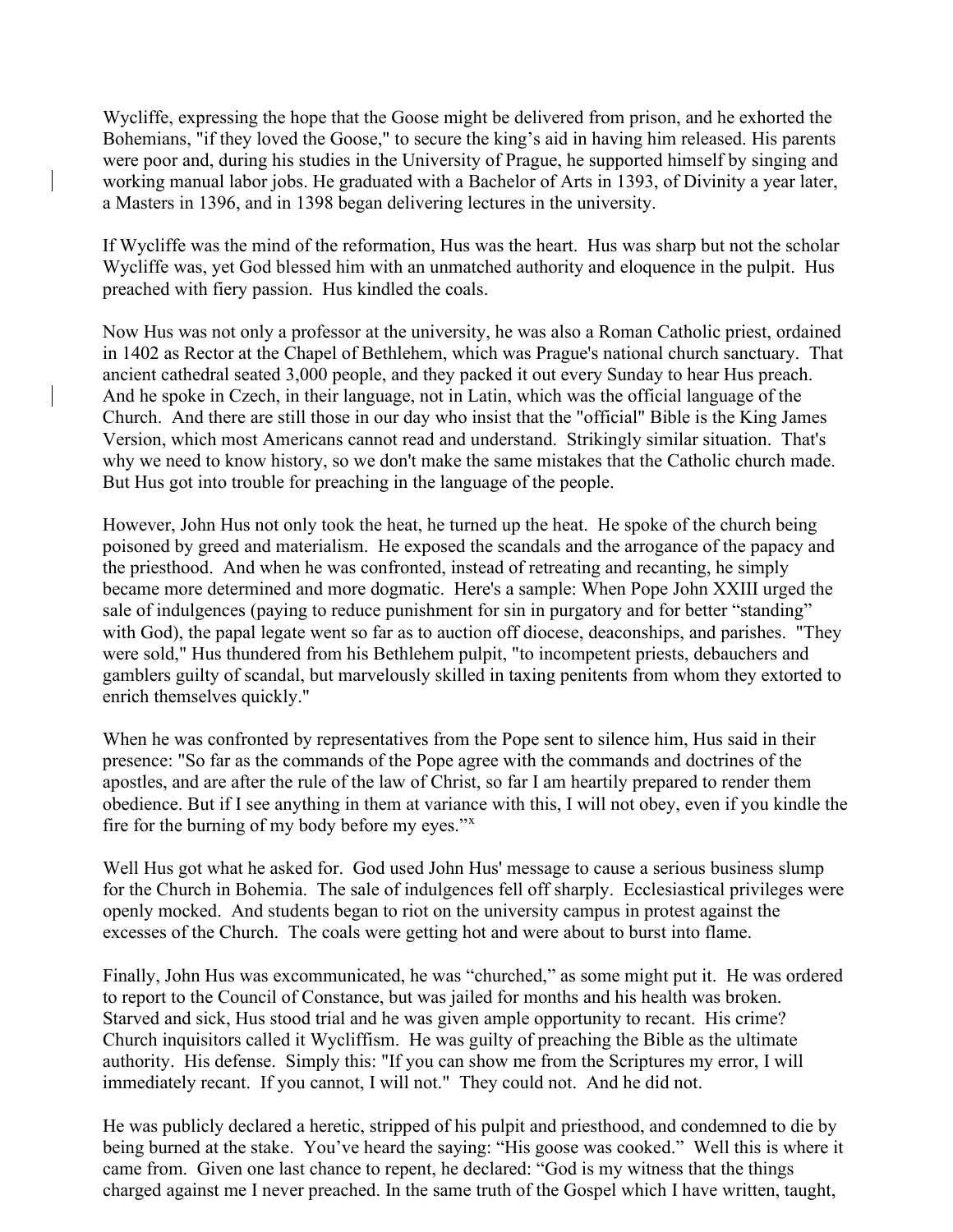and preached, drawing upon the sayings and positions of the holy doctors, I am ready to die today."xi

On July 6, 1415, at 5:00 in the afternoon, John Huss was led to the stake to be burned alive. Led by three trumpeters riding on black horses, the procession wound its way through the narrow streets of Constance. Some cried, some mocked, others prayed for Hus, who bravely sang the words of Psalm 31: "In Thee O God I put my trust, bow down Thine ear to me." The executioner tore his clothes from him and placed a shirt soaked with pitch upon his back. Then with his hands tied firmly to the stake, the executioner squeezed oil drenched wool between his legs and dumped so much oil on his head that it dripped from his beard. As the fire was lit and the smoke began to choke the dying martyr, the hushed mob heard him pray: "O Lord, Sabbaoth, take this sin from them, Lord Jesus Christ, thou Son of the living God, have mercy on me."

John Hus, the Goose, was burned alive at the stake for preaching the word of God. Two hours later, his body was fully cremated and his ashes dumped into the river Rhine. But John Hus kindled the coals.

## III. MARTIN LUTHER: BRANDISHING THE FLAME

One hundred years later, we come to a cell in a monastery, where a monk wallows in misery. He prayed, he fasted, he piled penance on penance. He worked, studied, pleaded, wept, agonized, driving himself to somehow save his own soul, which he could not do. And he did this for 10 long excruciating years before God revealed the truth that changed his life and indeed changed the world. The monk's name was, of course, Martin Luther.

Born at the eleventh hour on November 10, 1483, Martin was the eldest son in the eventual family of nine and named for the Saint on whose day he was baptized. His father, who was a successful miner, had great expectations for the brilliant young Martin. Indeed, he father paid dearly for Martin to go to school to become a lawyer, and he was doing well in his studies. However, two near death experiences, the latter of which was a violent thunderstorm with lightning strikes all around, prompted him to plead with St. Anne, which Catholic tradition names the mother of Mary and the patron saint of miners, and promise the saint that he would become a monk instead of a lawyer in 1507.<sup>[xii](#page-12-3)</sup> Because of that, he and his father had a falling out.

But even worse, Luther had a falling out with Father God. In the monastery at Erfurt and then at Wittenberg, in what is now Germany, he slavishly worked to achieve eternal life and got nowhere. Luther was utterly frustrated by the impossibility of pleasing a Holy God. Luther scholar Roland Bainton describes his miserable existence: "He fasted, sometimes for days on end without a crumb…He laid upon himself vigils and prayers in excess of those stipulated by the rule. He cast off blankets permitted him and well-nigh froze himself to death. At times he was proud of his sanctity and would say: "I have done nothing wrong today." Then misgivings would arise. "Have you fasted enough? Are you poor enough?"<sup>[xiii](#page-12-4)</sup>

Luther was a living example of monastic piety, much as Saul of Tarsus was an example of Pharisaic piety, yet it got him no closer to God. If anything, Luther felt he was even more distant and it led to severe depression.

Martin's superior and weary confessor, Fr. Johannes von Staupitz heard him one night rolling in his cell, crying out: "Oh my sin, my sin, my sin, my sin!" Staupitz tried to comfort him, urging him to seek truth from the Scriptures, to find hope from the writings of Paul. So Luther poured over his Latin Vulgate hoping for light, hoping for truth, hoping for hope. Ultimately, Luther's dark cell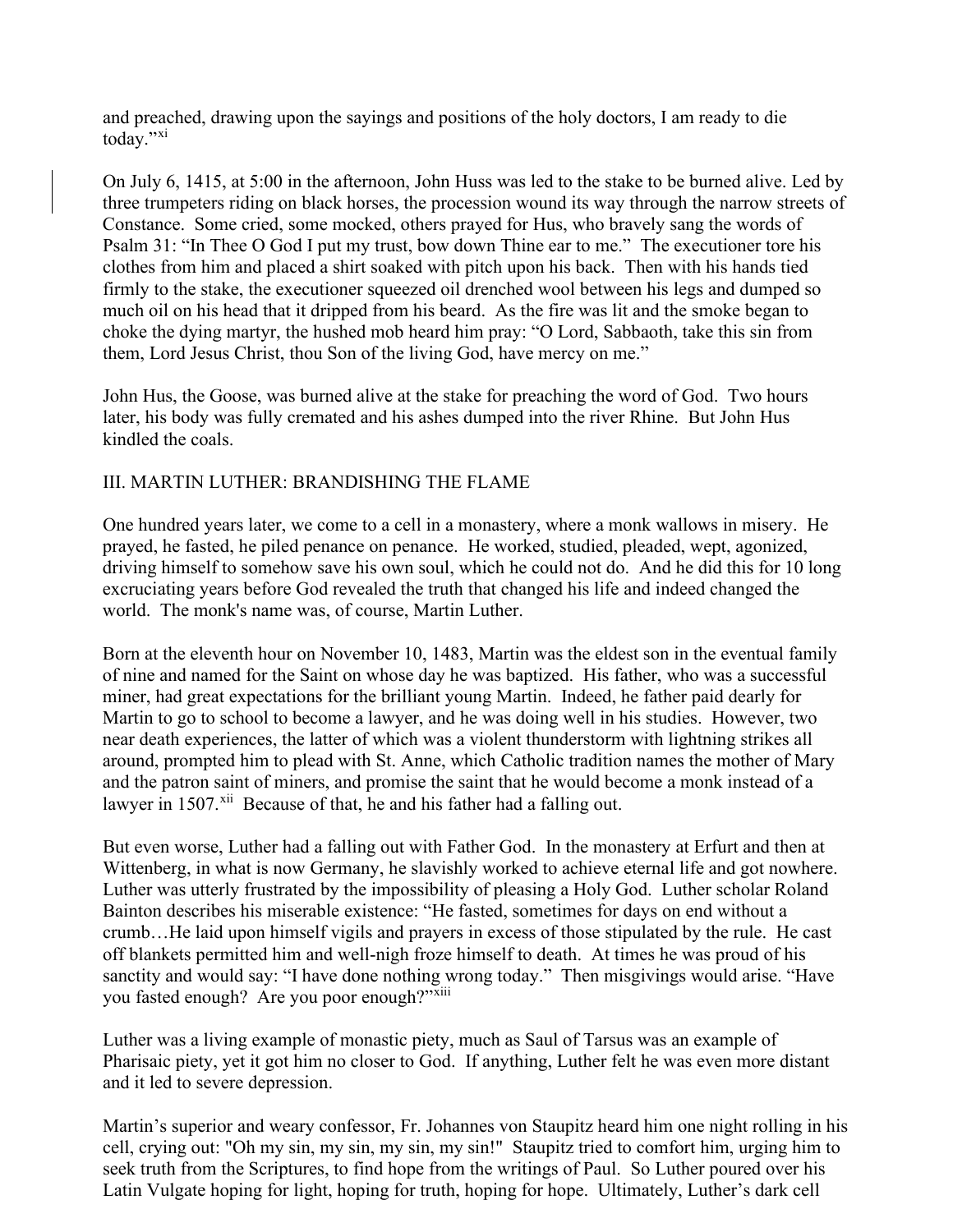was flooded with divine light. For when Luther read and pondered Romans 1:16-17, the Spirit of God gave him a *durchbruch* or "breakthrough," as he called it. For God revealed the truth of His word to that miserable monk, and it set him free.

Hear again the word of God: "For I am not ashamed of the gospel, for it is the power of God for salvation to everyone who believes, to the Jew first and also to the Greek. For in it the righteousness of God is revealed from faith for faith, as it is written, "The righteous shall live by faith" (Rom. 1:16-17 ESV).

It is not a righteousness that is by works or by penance or by indulgences or by absolutions or by prayers to the saints, but a righteous that comes only by faith. By faith! That was the truth that set him free. And that is the truth that sets us free. You've heard that your whole Christian life, but Luther had never heard it before in this way. And in his cell, God revealed it to him: "The righteous shall live by faith." xiv

It is by grace alone through faith alone in the person of Christ alone - in His sacrificial death on the cross - that God honors when he declares sinners "righteous." Not by our sacrifices or offerings, our works or our goodness. But by our faith in Christ. So Luther, haunted by his sin and hounded by his guilt, stopped trying and started trusting. He raised the white flag of surrender and basically said: "Lord, I come as a repentant sinner, and by faith I throw myself on your mercy and receive your grace and trust in Jesus Christ alone."

Luther was gloriously saved, set free, and transformed. No more wallowing in guilt. No more rote rituals. No more white-knuckled anxiety about death or purgatory. No more unhealthy fear of a distant, vengeful God. Now he experienced forgiveness. Freedom. Yes, even joy! And once he had a taste of this Good News, it was too good to keep to himself. He had to share it!

If Wycliffe was the brilliant mind of the Reformation and Hus was its passionate heart, then surely Luther was its iron will. And this intense, fearless, man of God took up the torch and brandished the flame. For this monk, no longer miserable, now became determined to be used of God to set others free. Through a biblical lens, Luther increasingly saw the Church in need of correction, and he began to protest.

First in Luther's sights for reform was this extra-biblical Church practice of indulgences. The whole idea behind indulgences, selling and buying the remission of punishment and release from purgatory for one's self or loved ones was, in reality, a bait and switch to raise money for the Church. This was revolting to Luther. Add to that, the Archbishop appointed a Dominican monk named Johann Tetzel to sell indulgences to help build St. Peter's Basilica in Rome. Tetzel traveled with great pomp and circumstance throughout Germany. He was quite the orator, painting people as hopelessly sinful, God as fearfully wrathful, and purgatory as absolutely unbearable, so you had better buy an indulgence from the Church or else! He played upon the common people's fears of death and sympathies for departed relatives and friends whom they might release from their sufferings in purgatory. Slick salesman that he was, he promised: "As soon as the coin in the chest clings, the soul from purgatory springs."[xv](#page-12-6) Hearing about this latest con, Luther reached the boiling point.

As Philip Melanchthon relates the story, it was on October 31, 1517 that Luther took a mallet and nailed his list of 95 Theses or truth propositions to the wooden doors of the Schlosskirche or Castle Church at Wittenberg, a day before the crowds would fill the church in observance of All Saints Day. He titled of the Latin document: "Disputation to explain the Virtue of Indulgences." He had invited debate, but no one accepted the challenge. No worries though because his Theses were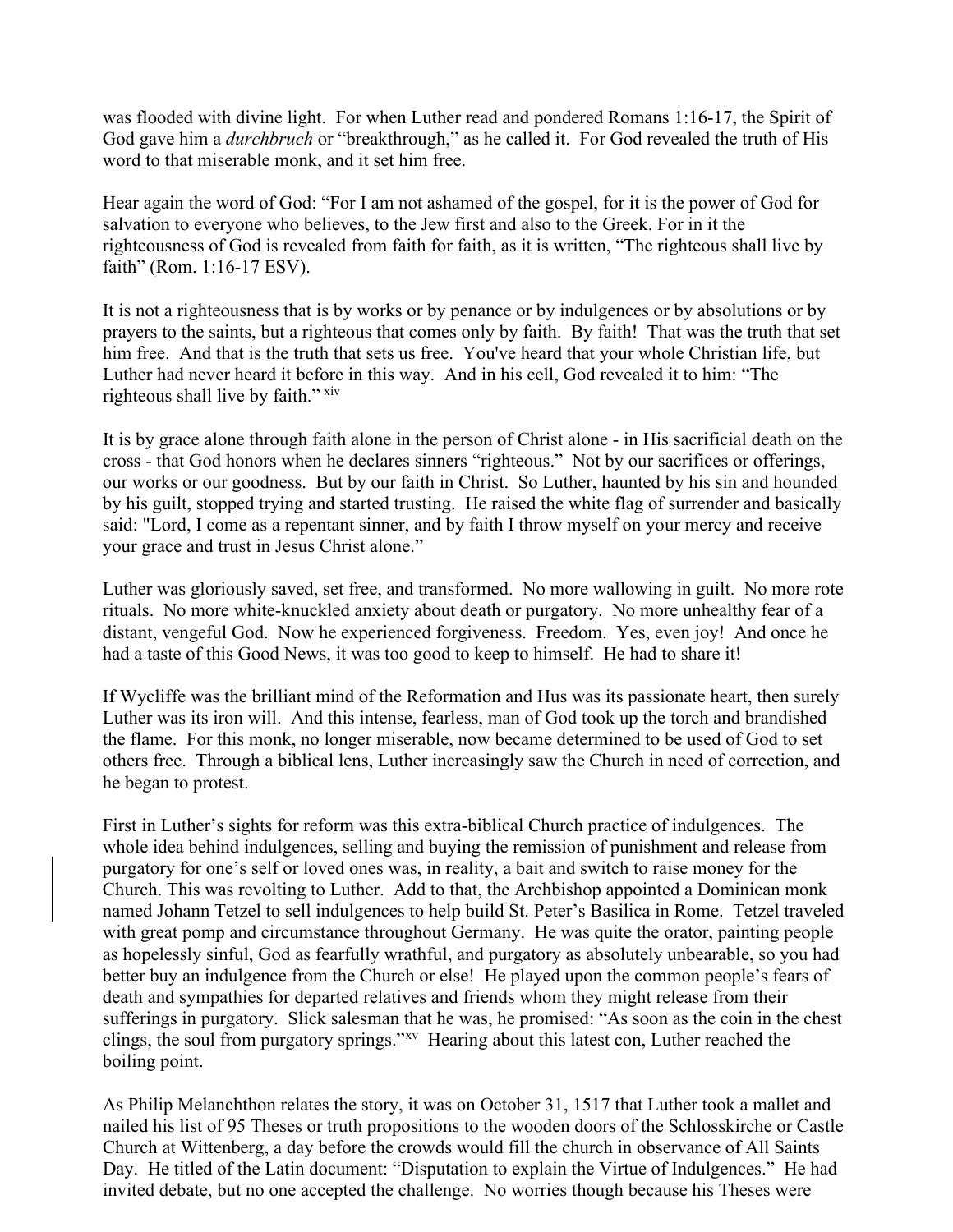copied, translated, printed, and "spread as on angels' wings throughout Germany and Europe in a few weeks."[xvi](#page-12-7) Talk about the shot heard round the world, this was the hammer blow heard round the world. For in a matter of days, word of Luther's protest against the Church spread, and the battle was engaged for the true essence of the Gospel and the Christian faith.

At first, the Pope ignored the battle, he called it a contemptible monkish squabble. When the battle began to spread across Germany, he said: "It is a drunken German who wrote the theses, when sober he will change his mind."<sup>xvii</sup> But Luther was neither drunk nor ready to change his mind. In fact, Luther offered to defend his beliefs in public debate with anyone. And debate he did.

Luther debated at Heidelberg on April 26, 1518 with members of his own Augustinian order. The Heidelberg 28 Theses were at the heart of the disputation, representing Luther's expanded thought from the 95 Theses regarding indulgences to a more complete theology. He contrasted divine love and human love, and defended the doctrine of human depravity and the bondage of the will. This disputation also led to Johannes Eck's challenging Martin Luther to the Leipzig Disputation in 1519.

Eck had been a friend of Luther's but now felt he must defend the Church against Luther. He had invited Luther's colleagues to participate in a debate in Leipzig in June 1519. Ultimately, Luther showed up in July. To accommodate, Eck expanded the terms of the debate to include doctrines such as the existence of purgatory, the sale of indulgences, the need for and methods of penance, and the legitimacy of papal authority. A skilled debater, Eck pressed Luther until he declared that Scripture alone was basis of doctrine. Therefore, the Pope had no power since the office is not mentioned in the Bible. Luther also condemned the sale of indulgences to the laity to reduce time in purgatory, since there is no mention of purgatory in the Bible. Charges of heresy flew.

The results of this debate reached Pope Leo X, who issued a Papal Bull on June 15, 1520 titled: "*Exsurge Domine*" (Latin for "Arise O Lord"). In it, Pope Leo censured 41 propositions extracted from Luther's 95 Theses and subsequent writings, and threatened him with excommunication unless he recanted within a 60 day period commencing upon the publication of this Bull in Saxony and the neighboring regions. Luther refused to recant and responded instead by printing polemical tracts that took aim at the papacy. Further, on December 10, 1520, he publicly burned the Papal Bull in defiance. Luther's humble and earnest efforts to reform the Church had now become something else entirely. Reformation became revolution.

Philip Schaff, a careful historian and source for much of my information about Luther, described Luther's combative personality like this: "Luther is a man of war…[his] writings smell of powder; his words are battles; he overwhelms his opponents with a roaring cannonade of argument, eloquence, passion, and abuse."xviii [S](#page-12-9)chaff said he heaped such vulgarity on one man that he couldn't translate its meaning into descent and presentable English.

Luther thrived on anger. He said: "I never work better than when I am inspired of anger, when I am angry, I can write well, pray well, and preach well. For then my whole temperament is quickened, my understanding is sharpened, and my mundane vexations and temptations depart from me."[xix](#page-12-10) His colleague Philip Melancton said of him: "One is an interpreter; one, a logician; another, an orator, affluent and beautiful in speech; but Luther is all in all — whatever he writes, whatever he utters, pierces to the soul, fixes itself like arrows in the heart —he is a miracle among men."<sup>[xx](#page-12-11)</sup> He was a man of passion and he caused quite a scandal when he, as a monk, took a wife in 1525 and began to start a family.

Martin Luther started a revolution he never planned or expected. On April 18, 1521, Charles V, the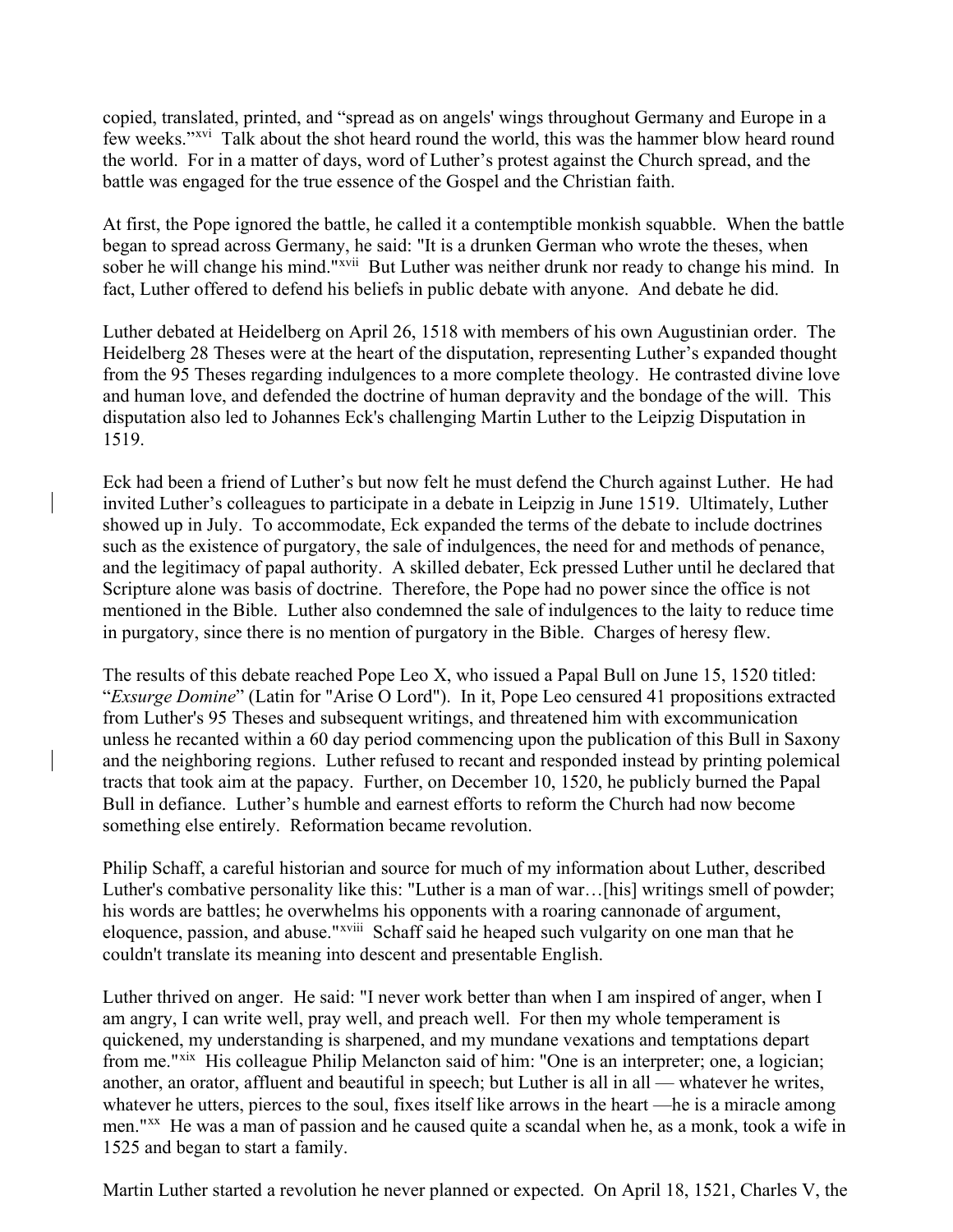Holy Roman Emperor, and the Catholic Church demanded that he recant his heresies or face a fiery death. Luther famously replied: ""Unless I am refuted and convicted by testimonies of the Scriptures or by clear arguments (since I believe neither the Pope nor the Councils alone; it being evident that they have often erred and contradicted themselves), I am conquered by the Holy Scriptures quoted by me, and my conscience is bound in the word of God: I can not and will not recant any thing, since it is unsafe and dangerous to do any thing against the conscience…" In the growing clamor, with his critics hurling accusations of heresy, Luther declared in German: "Here I stand, I can not do otherwise. So help me God. Amen!"[xxi](#page-12-12)

For this stand, Luther was excommunicated from the Catholic Church, condemned as a heretic, and lived out much of his life in hiding. Yet his accomplishments are numerous. Foremost among them was his translation of the Greek New Testament into the German language for his people in 1522. Amazingly, it only took the brilliant Luther a few months to complete while in Wartburg Castle.<sup>[xxii](#page-12-13)</sup> With the help of others, the Old Testament translation from Hebrew was finished in 1534 and a complete Bible was printed.<sup>xxiii</sup> [F](#page-12-14)inally, they would be able to read the Bible for themselves and not be completely dependent on or slavishly deceived by the Church. The German Bible was a game changer.

Some people after reading it fomented revolt and revolution, which was not Luther's intention, but it inspired the quest for freedom from tyranny in both Church and State that had a far-reaching impact. Regarding government, Luther taught that the civil magistrate's job is to protect life and property and keep the civil peace. As to our responsibility as citizens, Luther stated:

"We are to be subject to the governmental power to do what it bids, as long as it does not bind our conscience but legislates only concerning outward matters…But if it invades the spiritual domain and constrains the conscience, over which God only must preside and rule, we should not obey it at all..."<sup>[xxiv](#page-12-15)</sup>

His teaching opened the door to rebelling against civil or church authorities who are acting outside of God's proscribed role as set forth in Romans 13. The Bible suddenly had renewed application to all of life, even to our role as citizens.

Luther didn't stop with the Bible. He knew the power of music to teach truths. Now singing was limited to the chanting of priests and choirs, but Luther wrote hymns for the people. It became his passion to have songs written in the language of his people so they could sing their faith. So Luther introduced congregational singing and contemporary Christian music to the church, himself writing some 37 hymns, including the most famous of all: "A Mighty Fortress is Our God" based on Psalm 46. It is the victory anthem of the Reformation, declaring God as an unassailable refuge. The fiery darts and arrows of demons and of men may fly without, doubts and discouragements may rage within, but God's strength is sure, and Christ is our champion:

A mighty fortress is our God, A bulwark never failing; Our helper He amid the flood Of mortal ills prevailing. For still our ancient foe Doth seek to work us woe-His craft and power are great, And, armed with cruel hate, On earth is not His equal. Did we in our own strength confide,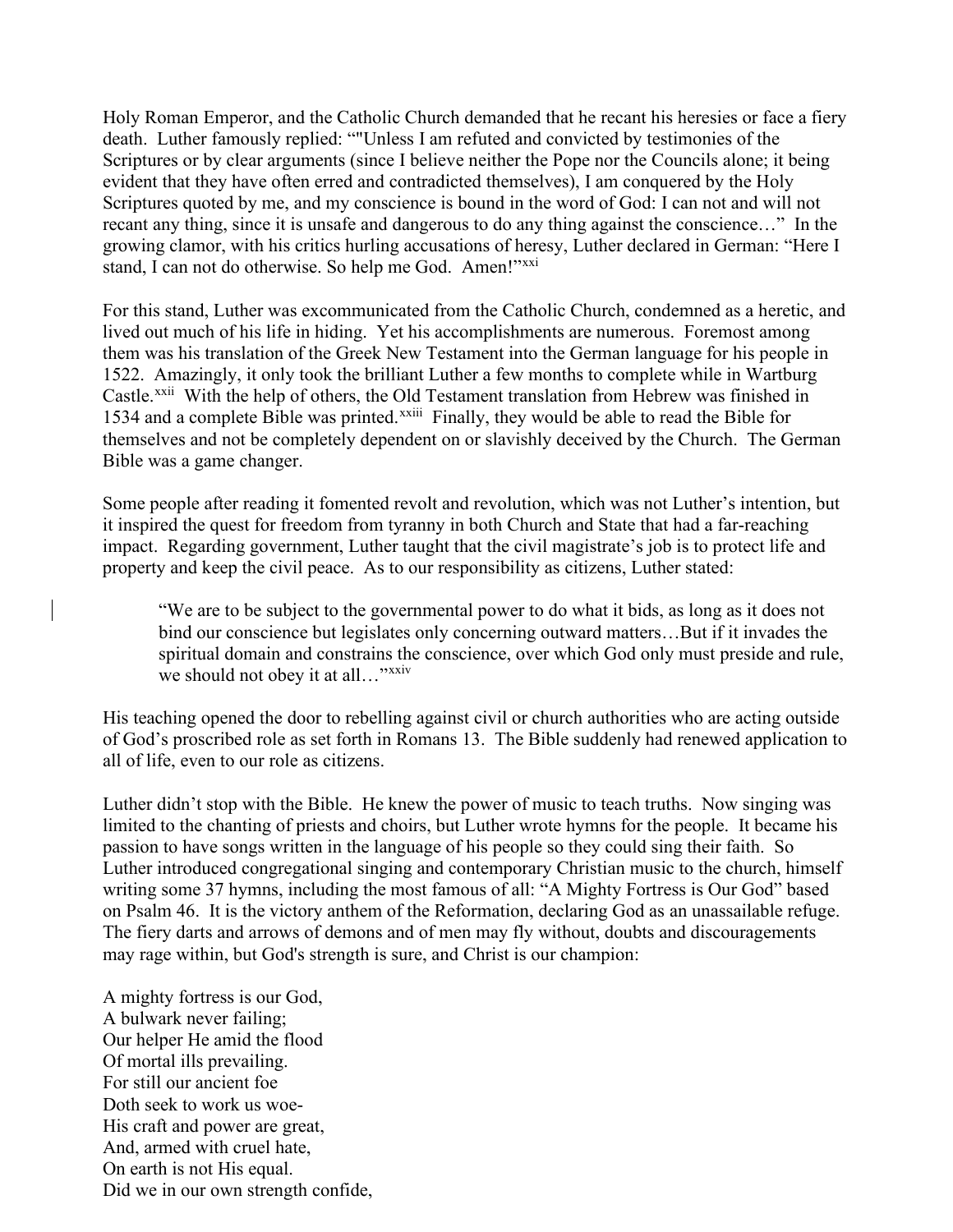Our striving would be losing, Were not the right man on our side, The man of God's own choosing. Dost ask who that may be? Christ Jesus, it is He-Lord Sabaoth His name, From age to age the same, And He must win the battle.<sup>[xxv](#page-12-16)</sup>

Eventually, the hymn, next to the Bible and the sermon became the most powerful missionary of the Reformation doctrines. These hymns were scattered far and wide, sung in the house and in the church and on the street. A contemporary said: "One cannot go into the fields without finding the plower at his hallelujahs and the mower at his hymns." So to Luther belongs the merit of giving his people a Bible and a hymnbook in their language. He was indeed a revolutionary.

Luther's torch touched young Philip Melanchthon, the scholar who helped articulate and spread Luther's message more effectively. There was also Ulrich Zwingli, who lit his torch off of Luther and carried the message over into Zurich, Switzerland. He, Balthazar Hubmaier, and others took things a step further and said that only believers ought to be baptized. The most influential of the Reformers was arguably John Calvin of France, who became the chief theologian of the Reformation took the message to Geneva, Switzerland and like-minded reformers gathered there and produced the Geneva Bible and then scattered all over Europe and Great Britain. Then came John Knox of Scotland, who was as passionate and powerful a preacher as any of these men. Queen Mary reportedly said: "I fear John Knox's prayers more than all the assembled armies of Europe."[xxvi](#page-12-17)

And I could go on but this torch was passed from person to person, village to village, nation to nation in the Old World, and ultimately across the Atlantic to the New World, carried in the hearts of our Pilgrim and Puritan forefathers who brought the Reformers Geneva Bible with them, and ultimately by Jonathan Edwards and George Whitefield in the Great Awakening, which was formative for our Founding Fathers in America. But it was Martin Luther who was used of God to brandish the flame of the Reformation and that flame touches our lives even to this day.

A story has been passed down through the ages about Luther's conversion experience, whether fanciful or true, I don't know. But we're told that when God revealed this great truth to Luther that we're saved by grace through faith in Christ apart from works, he was literally staggered under the blow of it. He stepped out of his cell in the middle of the night, and made his way through the cloistered halls of the monastery, his eyes blinded by darkness and by tears of joy. And all of the sudden, he nearly fell. Instinctively, he reached out and tried grab hold of something to support himself, and when he did, he grabbed a rope, and that rope led to the belfry, and he rang the bells in the middle of the night, as if to say to the world: "The righteous shall live by faith! The righteous shall live by faith!" And this Bible truth revealed in a dark monastery became a shining light to all the world.

God used Wycliffe to strike the spark, Hus to kindle the coals, and Luther to brandish the flame! And it is within our hearts that the flame of the Reformation burns on. The righteous shall live by faith. That is the Gospel. Now it is our turn in our generation to nurture and guard this flame, to feed and brandish it, to lift it high and pass it on to the generations to come, for Jesus' sake.

Are you struggling with a burden of guilt like Luther did? Why not leave it at the cross of Christ because He has already paid the debt for your sin, and you can experience the freedom Luther did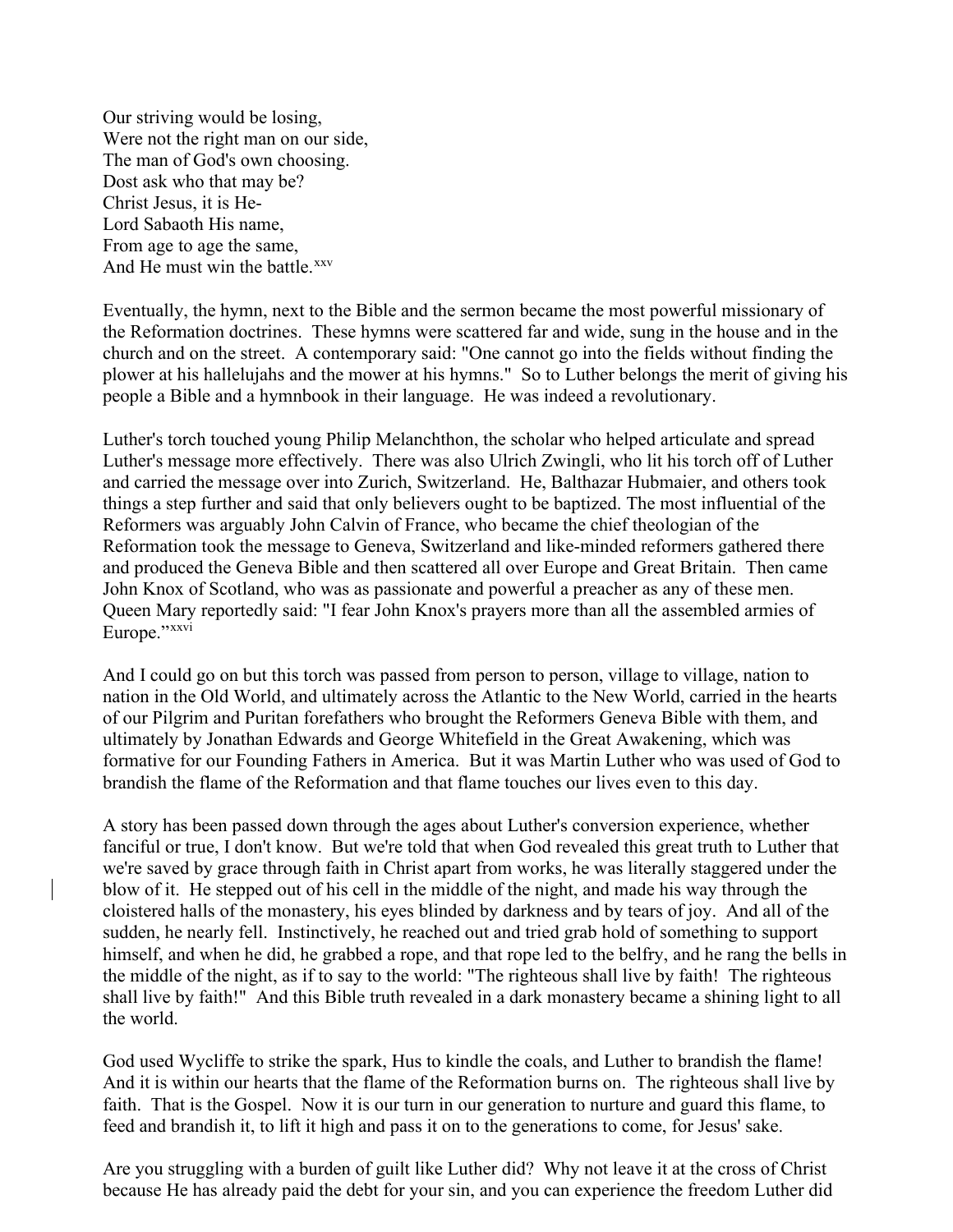by putting your faith in Jesus Christ as your Savior and Lord.

Many others have already experienced that freedom, and you need to be a torch bearer like Luther. Could it be that God has chosen you to be a part of continuation of this great story? To stand alone for Jesus Christ against the conventional wisdom or even the abuses of the modern church. Could it be that the torch is being passed to you? Will you take hold of it? Will you lift it high? With God as my helper, I am ready. Are you?

In an old Lutheran Service Book and Hymnal, there is a Reformation Day Prayer that I have updated…will you pray it with me?

Prayer: "Almighty God, who through the preaching of your servants, the courageous Reformers, has caused the light of the Gospel to shine forth: Grant us Father, that knowing its saving power, we may faithfully guard and defend it against all enemies, and joyfully proclaim it, to the salvation of souls and the glory of your Holy Name; through thy Son, Jesus [C](#page-12-18)hrist our Lord, who lives and reigns with you and the Holy Spirit, one God, forever. Amen."*xxxvii* 

- END

Dr. Kenyn Cureton, a former pastor and Vice President for Convention Relations for the Executive Committee of the Southern Baptist Convention, currently serves as Vice President for Christian Resources with Family Research Council.

<sup>1</sup> Philip Schaff, *History of the Christian Church*, 8 vols., (New York: Charles Scribner's Sons, 1910), 6:315.

<sup>2</sup> Stuart P. Garver, *Our Christian Heritage* (Hackensack, NJ: Christ's Mission, 1973), 62.

<sup>3</sup> Thomas M. Lindsay, *A History of the Reformation: The Reformation in Germany from its Beginning to the Religious Peace of Augsburg* (New York, Charles Scribner's Sons, 1910), 97.

<sup>4</sup> Johannis Wyclif, *Tractatus de Potestate Papae: Now First Edited from the Manuscripts with Critical and Historical Notes by Johann Loserth* (London: Trübner & Co., 1907), 215.

<sup>5</sup> Johannis Wyclif, *De Veritate Sacrae Scripturae,* R. Buddensieg, ed., 3 vols., (London: Trübner & Co., 1905-07), 1:249.

<sup>6</sup> John Stacey, *John Wycliff and Reform*, (Philadelphia: Westminster Press, 1964), 80.

 $<sup>7</sup>$  Stacey, 81.</sup>

 $8$  Garver, 62.

<sup>9</sup> Robert Vaughn, *The Tracts and Treatises of John De Wycliffe*, (London: Blackburn and Haddon, 1845), 27-28.

<sup>10</sup> Schaff, *History*, 6:266.

<sup>11</sup> Henry Barker, *English Bible Versions: With Special Reference to the Vulgate, the Douay Bible, and the Authorized and Revised Versions* (New York: Edwin S. Gorham, 1907), 79.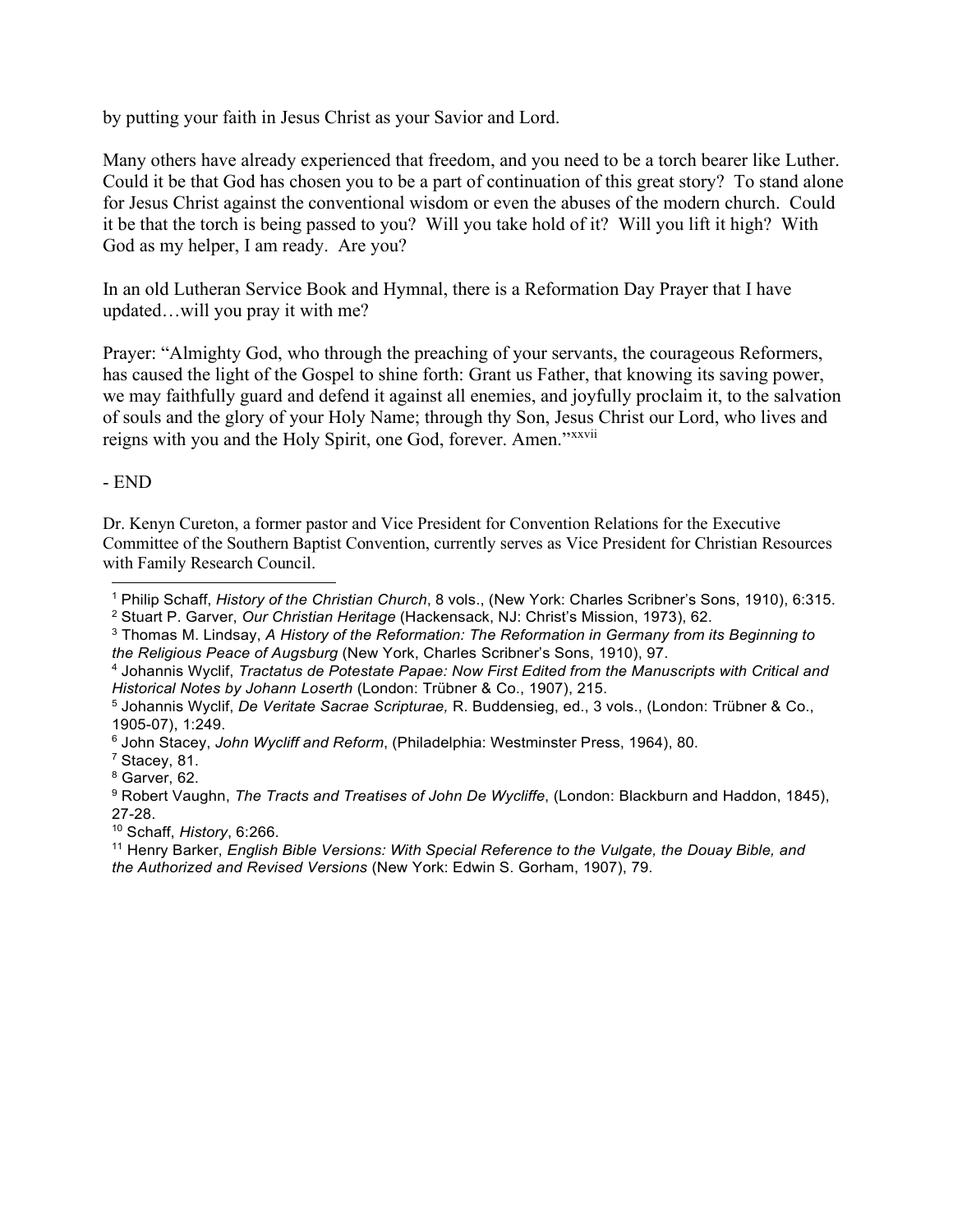<sup>15</sup> Schaff, *History*, 7:112.

<sup>16</sup> Roland H. Bainton, *Here I Stand: A Life of Martin Luther,* (New York: Abingdon-Cokesbury Press, 1950), 45.

<sup>17</sup> Bainton, 65, records Luther's words: "I greatly longed to understand Paul's Epistle to the Romans and nothing stood in the way but that one expression, "the justice of God," because I took it to mean that justice whereby God is just and deals justly in punishing the unjust. My situation was that, although an impeccable monk, I stood before God as a sinner troubled in conscience, and I had no confidence that my merit would assuage him. Therefore I did not love a just and angry God, but rather hated and murmured against him. Yet I clung to the dear Paul and had a great yearning to know what he meant.

Night and day I pondered until I saw the connection between the justice of God and the statement that "the just shall live by his faith." Then I grasped that the justice of God is that righteousness by which through grace and sheer mercy God justifies us through faith. Thereupon I felt myself to be reborn and to have gone through open doors into paradise. The whole of Scripture took on a new meaning, and whereas before the "justice of God" had filled me with hate, now it became to me inexpressibly sweet in greater love. This passage of Paul became to me a gate to heaven…

If you have a true faith that Christ is your Saviour, then at once you have a gracious God, for faith leads you in and opens up God's heart and will, that you should see pure grace and overflowing love. This it is to behold God in faith that you should look upon his fatherly, friendly heart, in which there is no anger nor ungraciousness.

<sup>18</sup> Schaff, *History*, 7:128. In German: "Sobald der Pfennig im Kasten klingt, Die Seele aus dem Fegfeuer springt."

<sup>19</sup> Schaff, *History*, 7:130.

- <sup>20</sup> Schaff, *History*, 7:143.
- <sup>21</sup> Scaff, *History*, 7:159.

<sup>22</sup> William Hazlitt, ed. and trans.,*Table Talks of Martin Luther* (Philadelphia: Lutheran Publication Society, 2004), 206.

<sup>23</sup> Schaff, *History*, 7:245.

<sup>18</sup> Luther in his *Epistel A. Petri Gepredigt und Ausgelegt*, as cited in Ewald M. Plass, ed*. What Luther Says: An Anthology* (St. Louis: Concordia, 1959), 601.

<sup>24</sup> Frederick H. Hedge, trans. "A Mighty Fortress Is Our God," in *Hymns*

*for the Family of God* (Nashville, Tenn.: Paragon Associates, 1976), no. 118.

<sup>25</sup> Stephen J. Nichols, *The Reformation: How a Monk and a Mallet Changed the World* (Wheaton, IL: Crossway Books, 2007), 8. Here is the prayer as originally printed: "Almighty God, who through the preaching of thy servants, the blessed reformers, hast caused the light of the Gospel to shine forth: Grant, we beseech thee, that knowing its saving power, we may faithfully guard and defend it against all enemies, and joyfully proclaim it, to the salvation of souls and the glory of thy Holy Name; through thy Son, Jesus Christ our Lord, who liveth and reigneth with thee and the Holy Spirit, one God, world without end. Amen." The phrase "world without end" is a rendering of "saecula saeculorum," usually rendered "ages of ages," but is the calque of what was probably a Semitic idiom, via Koine Greek, meaning "forever." We got "world without end" in English from King James I's Authorized Version of the Bible in Ephesians 3:21 and Isaiah 45:17. So the original prayer's ending of "world without end" is simply an unfortunate rendering by the KJV of the Latin, thus the change in wording from the original.

vii Schaff, *History*, 6:266.

viii Henry Barker, *English Bible Versions: With Special Reference to the Vulgate, the Douay Bible, and*

<sup>12</sup> Scaff, *History*, 6:325, citing Fuller.

<sup>13</sup> R. Martin Pope and Herbert B. Workman, ed., *Letters of John Hus* (London: Hodder and Stoughton,1904) and see [http://oll.libertyfund.org/titles/1994#Huss\\_1328\\_321](http://oll.libertyfund.org/titles/1994#Huss_1328_321) for the specific paragraph. <sup>14</sup> David S. Schaff, *John Huss: His Life, Teachings and Death, after Five Hundred Years*, (New York: Charles Scribner's Sons, 1915), 257.

<sup>i</sup> Johannis Wyclif, *Tractatus de Potestate Papae: Now First Edited from the Manuscripts with Critical and Historical Notes by Johann Loserth* (London: Trübner & Co., 1907), 215.

ii Johannis Wyclif, *De Veritate Sacrae Scripturae,* R. Buddensieg, ed., 3 vols., (London: Trübner & Co., 1905-07), 1:249.

iii John Stacey, *John Wycliff and Reform*, (Philadelphia: Westminster Press, 1964), 80.

iv Stacey, 81.

<sup>v</sup> Garver, 62.

vi Robert Vaughn, *The Tracts and Treatises of John De Wycliffe*, (London: Blackburn and Haddon, 1845), 27-28.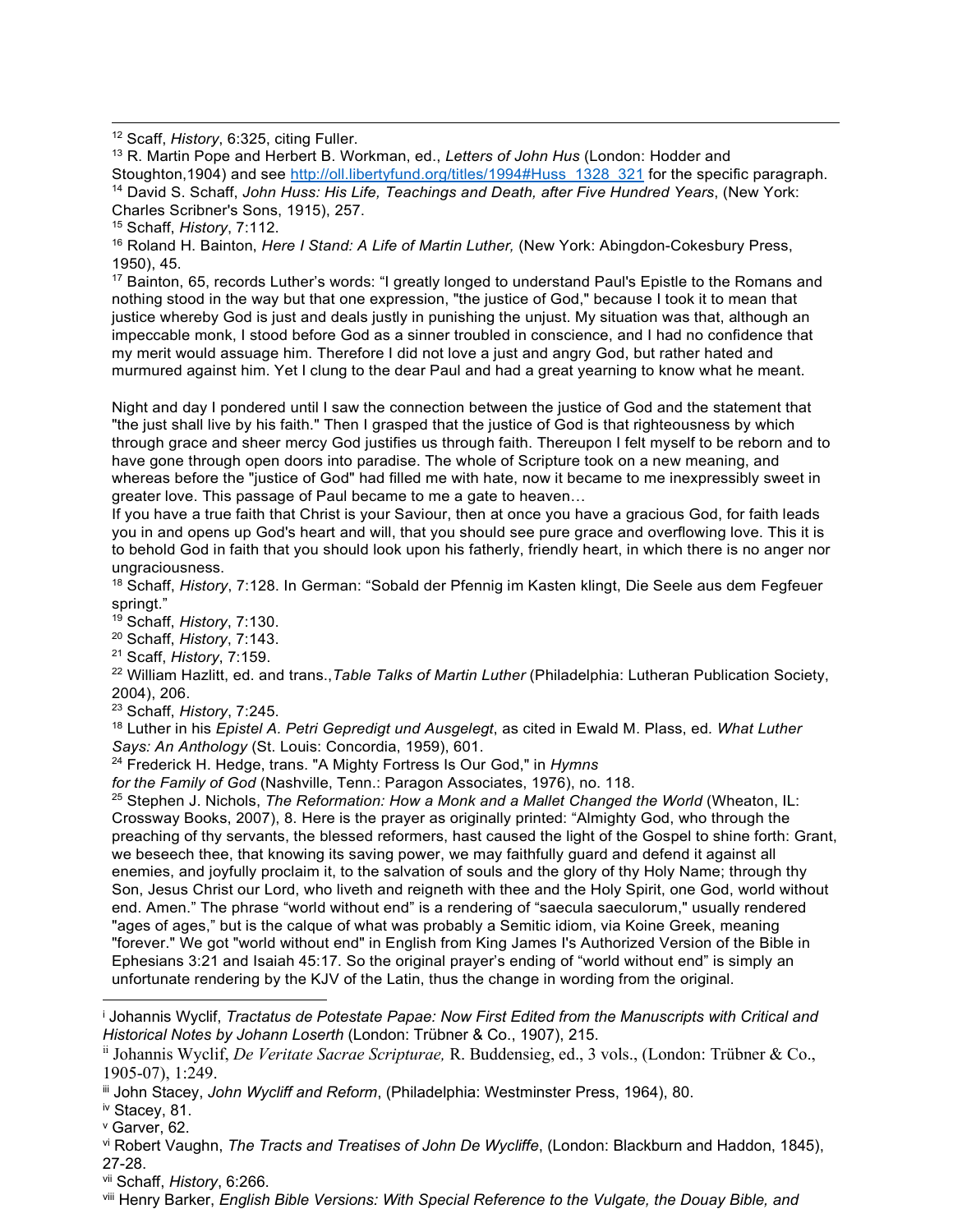*the Authorized and Revised Versions* (New York: Edwin S. Gorham, 1907), 79.

ix Scaff, *History*, 6:325, citing Fuller.

<sup>x</sup> R. Martin Pope and Herbert B. Workman, ed., *Letters of John Hus* (London: Hodder and Stoughton,1904) and see [http://oll.libertyfund.org/titles/1994#Huss\\_1328\\_321](http://oll.libertyfund.org/titles/1994#Huss_1328_321) for the specific paragraph.

xi David S. Schaff, *John Huss: His Life, Teachings and Death, after Five Hundred Years*, (New York: Charles Scribner's Sons, 1915), 257.

xii Schaff, *History*, 7:112.

xiii Roland H. Bainton, *Here I Stand: A Life of Martin Luther,* (New York: Abingdon-Cokesbury Press, 1950), 45.

xiv Bainton, 65, records Luther's words: "I greatly longed to understand Paul's Epistle to the Romans and nothing stood in the way but that one expression, "the justice of God," because I took it to mean that justice whereby God is just and deals justly in punishing the unjust. My situation was that, although an impeccable monk, I stood before God as a sinner troubled in conscience, and I had no confidence that my merit would assuage him. Therefore I did not love a just and angry God, but rather hated and murmured against him. Yet I clung to the dear Paul and had a great yearning to know what he meant.

Night and day I pondered until I saw the connection between the justice of God and the statement that "the just shall live by his faith." Then I grasped that the justice of God is that righteousness by which through grace and sheer mercy God justifies us through faith. Thereupon I felt myself to be reborn and to have gone through open doors into paradise. The whole of Scripture took on a new meaning, and whereas before the "justice of God" had filled me with hate, now it became to me inexpressibly sweet in greater love. This passage of Paul became to me a gate to heaven…

If you have a true faith that Christ is your Saviour, then at once you have a gracious God, for faith leads you in and opens up God's heart and will, that you should see pure grace and overflowing love. This it is to behold God in faith that you should look upon his fatherly, friendly heart, in which there is no anger nor ungraciousness.

xv Schaff, *History*, 7:128. In German: "Sobald der Pfennig im Kasten klingt, Die Seele aus dem Fegfeuer springt."

xvi Schaff, *History*, 7:130.

xvii Schaff, *History*, 7:143.

xviii Scaff, *History*, 7:159.

xix William Hazlitt, ed. and trans.,*Table Talks of Martin Luther* (Philadelphia: Lutheran Publication Society, 2004), 206.

xx Charles P. Krauth, *The Conservative Reformation and Its Theology* (Minneapolis: Augsburg Publishing House, 1899) 86.

xxi Schaff, *History*, 7:245.

xxii Schaff, *History*, 7:276. Philip Melanchthon, who was Luther's superior with Greek, helped edit. xxiii Schaff, *History*, 7:277: He at once proceeded to the more difficult task of translating the Old Testament, and published it in parts as they were ready. The Pentateuch appeared in 1523; the Psalter, 1524. In the progress of the work he founded a Collegium Biblieum, or Bible club, consisting of his colleagues Melanchthon, Bugenhagen (Pommer), Cruciger, Justus Jonas, and Aurogallus. They met once a week in his house, several hours before supper. Deacon Georg Rörer (Rorarius), the first clergyman ordained by Luther, and his proof-reader, was also present; occasionally foreign scholars were admitted; and Jewish rabbis were freely consulted. Each member of the company contributed to the work from his special knowledge and preparation. Melanchthon brought with him the Greek Bible, Cruciger the Hebrew and Chaldee, Bugenhagen the Vulgate, others the old commentators; Luther had always with him the Latin and the German versions besides the Hebrew. Sometimes they scarcely mastered three lines of the Book of Job in four days, and hunted two, three, and four weeks for a single word. No record exists of the discussions of this remarkable company, but Mathesius says that "wonderfully beautiful and instructive speeches were made." At last the whole Bible, including the Apocrypha as "books not equal to the Holy Scriptures, yet useful and good to read," was completed in 1534, and printed with numerous woodcuts.

<span id="page-11-3"></span><span id="page-11-2"></span><span id="page-11-1"></span><span id="page-11-0"></span>xxiv Luther in his Epistel A. Petri Gepredigt und Ausgelegt, as cited in Ewald M. Plass, ed. *What Luther Says: An Anthology* (St. Louis: Concordia, 1959), 601.

<span id="page-11-7"></span><span id="page-11-6"></span><span id="page-11-5"></span><span id="page-11-4"></span>xxv Frederick H. Hedge, trans. "A Mighty Fortress Is Our God," in *Hymns for the Family of God* (Nashville, Tenn.: Paragon Associates, 1976), no. 118. xxvi Brian G. Najapfour, ed., *The Collected Prayers of John Knox* (Grand Rapids: Reformation Heritage Books, 2019), preface.